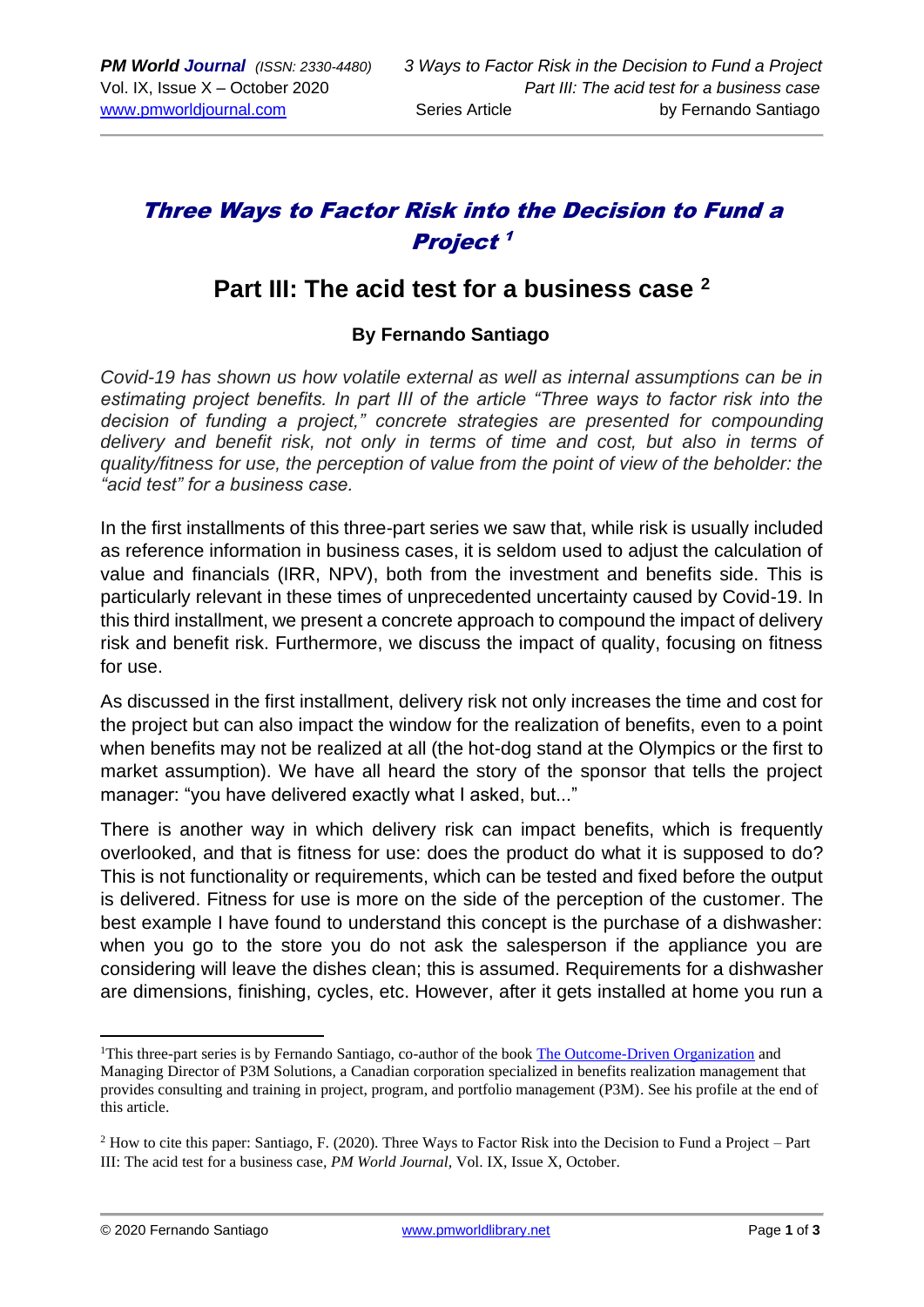first batch and, once it's done, someone, likely the wife in the household, will pull one glass and put it against a light to see if there are spots on it or not. This is fitness for use; of course, it washes dishes, but does it leave them the way I expect?

Fitness for use is a condition for the realization of benefits and could have a major impact, even reducing benefits to a minimum or even zero. Value is in the eyes of the beholder and, if customer value is not realized, the product will not deliver the expected benefits, period. Perception of value from the customer not only depends on what you deliver but also on external factors. Today we think that Netflix will never be dethroned, but reel back to Blockbuster, then the DVD; both succumbed to the next technology. Substitute products are not the only threats, but also competitors and new entrants, who can offer better fitness for use, lower price, or both. How many widgets you sell, and how much you can charge, will depend on the customer's perception of value.

The impact of delivery risk and benefit risk should be compounded to generate a scenario, maybe pessimistic, but one that cannot be ignored when making a decision to invest. Both streams of cashflows, investment, and benefits, need to be adjusted to reflect risk, not only in terms of amounts but in terms of time. The financial concept of value comes in full display here: benefits minus investment, adjusted to risk, and to the time value of money.

Delivery risk, as it is mostly internal, can be mitigated. An example of this is, to mitigate uncertainly on whether two technologies can be integrated, you can have an initial exploratory project, a proof of concept, to determine whether the intended product is doable or not. Another option is to hire expert advice; this can be perceived as expensive, but when you compare it to the cost of a failed project, it looks like pocket change. When it comes to benefit risk, mitigation is more difficult or impossible, as it is mostly based on assumptions on external factors.

Higher investment than planned and lower benefits than expected are the acid test for a business case. An investment proposal that has high delivery risk and high benefit risk should not, in theory, be funded, unless the expected returns are strong, even after factoring risk, and/or is critical to the company strategy. These are the bold and hairy decisions that, sometimes, determine the success or failure of an organization.

Whether it is delivery or benefit risk, or the acid test that combines them, the decision to invest money into a proposed project should be based on financials that factor risk. Risk cannot be reference information on a business case but reflected with hard numbers. Not doing so is simply irresponsible, as it would present the investor an optimistic or, best case, a most-likely assessment of the project. Just consider this: would you fund a project with your own money without factoring risk?

### **References**

Santiago, F. (2020). Three Ways to Factor Risk into the Decision to Fund a Project – Part II: Benefit Risk. *PM World Journal,* Vol. IX, Issue IX, September. Available online at